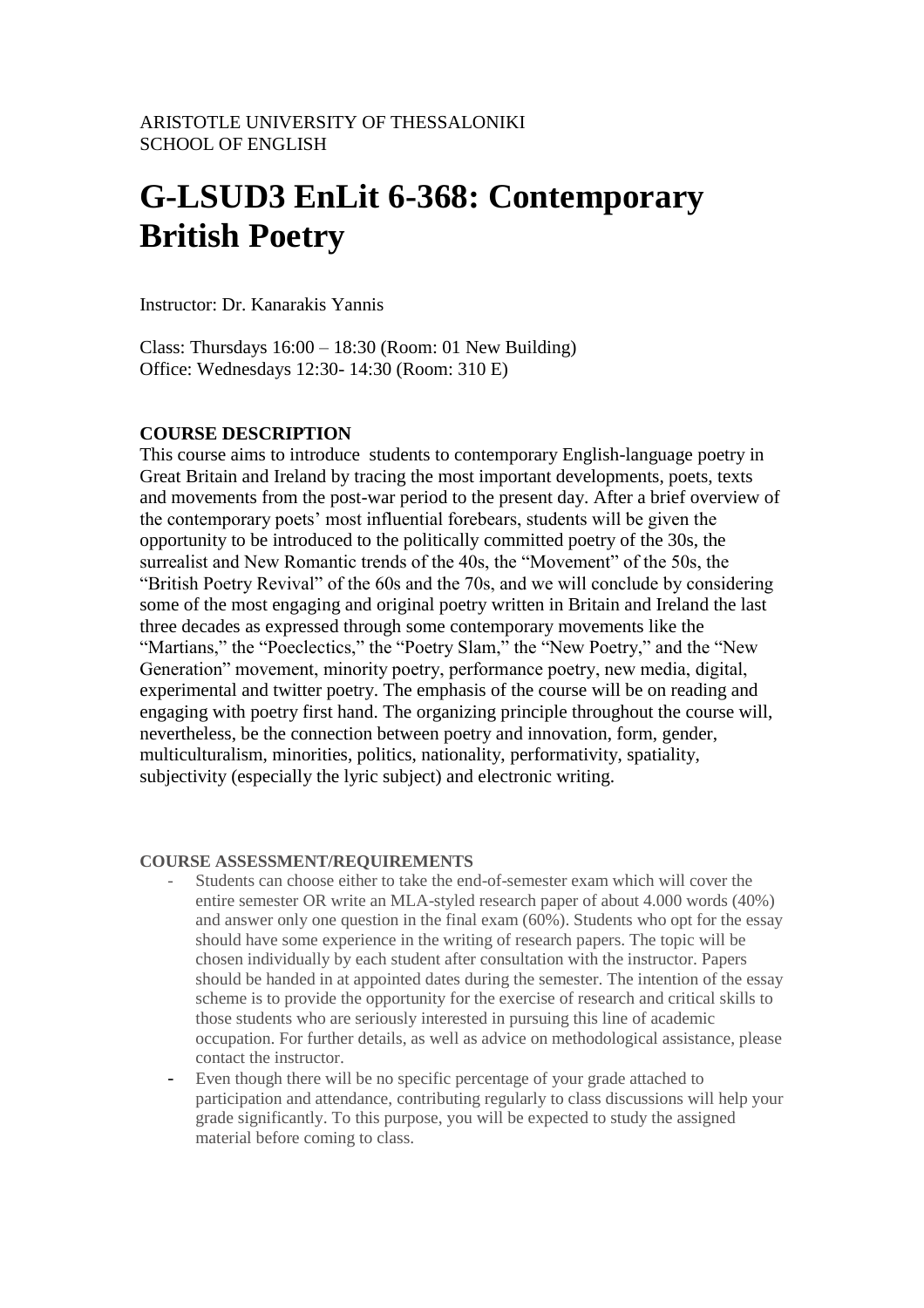## **WORKING SCHEDULE**

## **1. Forebears**

|  |  |  |  | W. H. Auden, Louis MacNeice |
|--|--|--|--|-----------------------------|
|--|--|--|--|-----------------------------|

O' Neil, Michael. «The 1930s Poetry of W. H. Auden,» in Neil Corcoran (ed), The Cambridge Companion to Twentieth-Century English Poetry.

## **2. Philip Larkin, Ted Hughes, Geoffrey Hill.**

Day, Gary. «Never Such Innocence Again»: The Poetry of Philip Larkin, in Day, Gary, British Poetry from the 1950s to the 1990s: Politics and Art.

- Regan, Stephan. «Philip Larkin: A Late Modern Poet,» in Neil Corcoran (ed), The Cambridge Companion to Twentieth-Century English Poetry.
- Burt, Stephen. «The Movement and the Mainstream,» in Alderman Nigel and Blanton C. D. (eds), A Concise Companion to Postwar British and Irish Poetry.

## **3. Northern Ireland and Poetry**

Seamus Heaney, Paul Muldoon, Derek Mahon, Michael Longley, Tom Paulin.

- Davies, Alistair. «Seamus Heaney: From Revivalism to Postmodernism,» in Day, Gary, *British Poetry from the 1950s to the 1990s: Politics and Art.*
- Andrews Elmer. «Some Sweet Disorder» The Poetry of Subversion: Paul Muldoon, Tom Paulin, Medbh McGuckian, in Day Gary, *British Poetry from the 1950s to the 1990s: Politics and Art.*
- Broom, Sarah. «A Fusillade of Question marks»: Poetry and the Troubles of Northern Ireland: Seamus Heaney, Michael Longley, Ciaran Carson in *Contemporary British and Irish Poetry: An Introduction.*
- Quinn, Justin. The Cambridge Introduction to Modern Irish Poetry, 1800-2000.
- Campbell, Matthew (ed). *The Cambridge Companion to Contemporary Irish Poetry.*
- Waters, John. «Form and Identity in Northern Irish Poetry,» in Alderman Nigel and Blanton C. D. (eds), *A Concise Companion to Postwar British and Irish Poetry.*

#### **4. Poetry and Class**

Tony Harrison, Donald Davie, Ian McMillan, Sean O'Brien, Geoff Hatterlsey, Idris Davies, Ken Smith, Peter Reading, Don Paterson

Roberts, Neil. «Poetic Subjects: Tony Harrison and Peter Reading,» in Day, Gary, *British Poetry from the 1950s to the 1990s: Politics and Art.* Broom, Sarah. «Wanna You Scruff»: Class and Language: Tony Harrison, Tom Leonard, Don Paterson» in *Contemporary British and Irish Poetry:*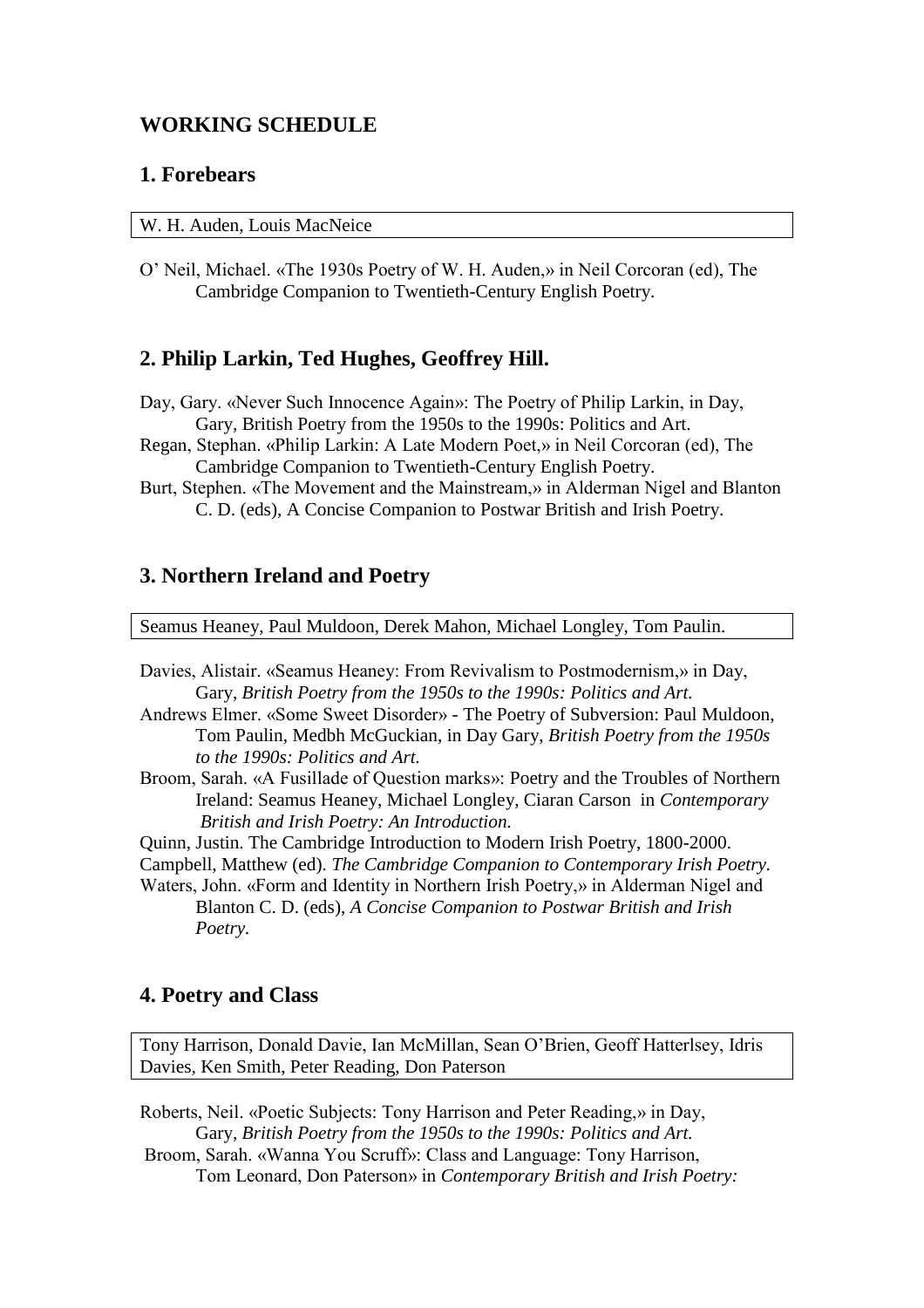*An Introduction.* 

Roberts, Neil. «Poetry and Class: Tony Harrison, Peter Reading, Ken Smith, Sean O' Brien,» in Neil Corcoran (ed), *The Cambridge Companion to Twentieth-Century English Poetry.*

## **5. Women Poets**

Stevie Smith, Sylvia Plath, Fleur Adcock, Gillian Clarke, Carol Rumens, carol Ann Duffy, Jackie Kay

- Couzyn, Jeni (ed). *The Bloodaxe Book of Contemporary Women Poets: Eleven British Writers.*
- Dowson, Jane. «Anthologies of Women's Poetry: Canon-Breakers; Canon-Makers,» in Day Gary, *British Poetry from the 1950s to the 1990s: Politics and Art.*
- Pykett, Lyn. «Women Poets and 'Women's Poetry': Fleur Adcock, Gillian Clarke and Carol Rumens,» in Day Gary, *British Poetry from the 1950s to the 1990s: Politics and Art.*
- Kidd, Helen. «The Paper City: Women, Writing, and Experience,» in Hampson, Robert & Peter Barry (eds), *New British Poetries: The Scope of the Possible.*
- Broom, Sarah. «gender, Sex and Embodiment: Simon Armitage, Carol Ann Duffy, Grace Nichols» in *Contemporary British and Irish Poetry: An Introduction.*
- Anderson, Linda. «Gender, Feminism, Poetry: Stevie Smith, Sylvia Plath, Jo Shapcott,» in Neil Corcoran (ed), *The Cambridge Companion to Twentieth-Century English Poetry.*

## **6. Black Poetry and Ethnicity**

Linton Kwesi Johnson, Grace Nichols, Jackie Kay, Sujata Bhatt, R. S. Thomas, Moniza Alvi, Benjamin Zephaniah.

- Broom, Sarah. «My Tongue is Full of Old Ideas»: Race and Ethnicity: Benjamin Zephaniah, Jackie Kay, Moniza Alvi in *Contemporary British and Irish Poetry: An Introduction.*
- Williams, Nerys. «Dialects, Idiolects and Multilingual Poetries,» in *Contemporary Poetry.*
- Ramazani, Jahan. «Poetry and Decolonization,» in Alderman Nigel and Blanton C. D. (eds), *A Concise Companion to Postwar British and Irish Poetry.*
- D' Aguiar. «Have you Been Here Long?: Black Poetry in Britain, » in Hampson, Robert & Peter Barry (eds), *New British Poetries: The Scope of the Possible.*
- Ramazani, Jahan. «Black British Poetry and the Translocal,» in Neil Corcoran (ed), *The Cambridge Companion to Twentieth-Century English Poetry.*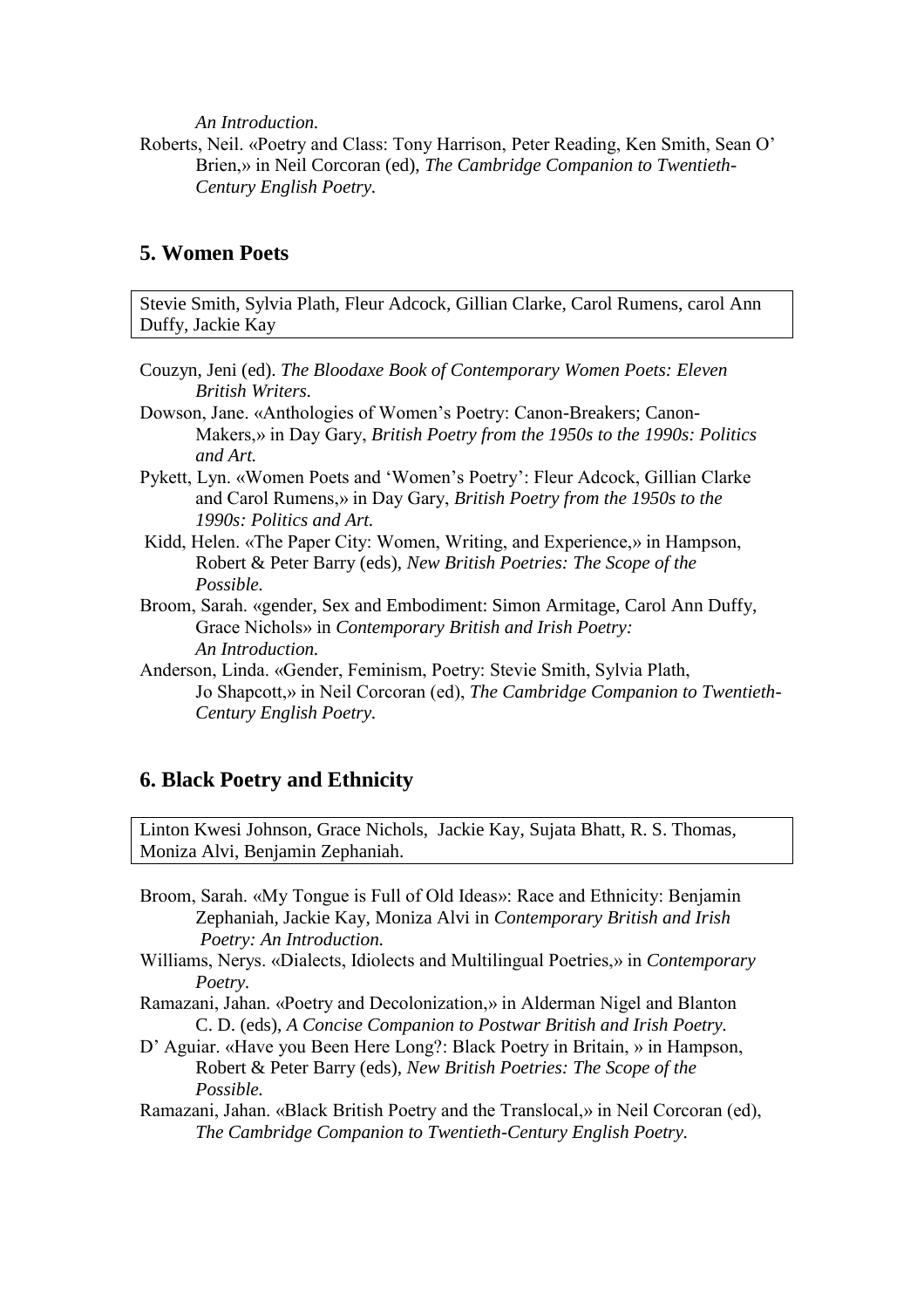## **7. The Scottish Renaissance**

Douglas Dunn, Edwin Morgan, Tom Leonard, Iain Crichton-Smith, Don Paterson, Liz Lochead, Kathleen Jamie, Robin Robertson

# **8. The Modern Lyric Subject**

James Fenton, Craig Raine, Christopher Reid, Simon Armitage, Andrew Motion. Redmond, John. «Lyric Adaptations: James Fenton, Craig Raine, Christopher Reid, Simon Armitage, Carol Ann Duffy,» in Neil Corcoran (ed), *The Cambridge Companion to Twentieth-Century English Poetry.*  Williams, Nerys. «Lyric Subjects» in *Contemporary Poetry.* Kinnahan, Linda. «Contemporary British Women Poets and the Lyric Subject,» in Alderman Nigel and Blanton C. D. (eds), *A Concise Companion to Postwar British and Irish Poetry.* 

## **9. Performance Poetry**

John Cooper Clarke, Attila the Stockbroker, John Hegley, Don Paterson

## **10. Younger Contemporary British and Irish Poets & Digital Poetry**

Williams, Nerys. «Electronic Writing,» in Contemporary Poetry.

## **SELECTED BIBLIOGRAPHY**

Hampson, R. B. *New British Poetries: The Scope of the Possible.* Day, Gary. *British Poetry, 1900-50: Aspects of Tradition.* Thwaite Anthony. *Poetry Today: A Critical Guide to British Poetry, 1960-1984.* Lucie-Smith Edward. *British Poetry since 1945.* Morrison Balke and Motion Andrew. *The Penguin Book of Contemporary British Poetry.* Day Gary. *British Poetry from the 1950s to the 1990s: Politics and Art.* Untermeyer Louis. *50 Modern American and British Poets, 1920-1970.* Corcoran Neil. *The Cambridge Companion to Twentieth-Century English Poetry.* Higgins Michael. *The Cambridge Companion to Modern British Culture.* George Kadja. *Write Black, Wtite British: From Post Colonial to Black British Literature.* Couzyn Jeni. *The Bloodaxe Book of Contemporary Women Poets: Eleven British Writers.*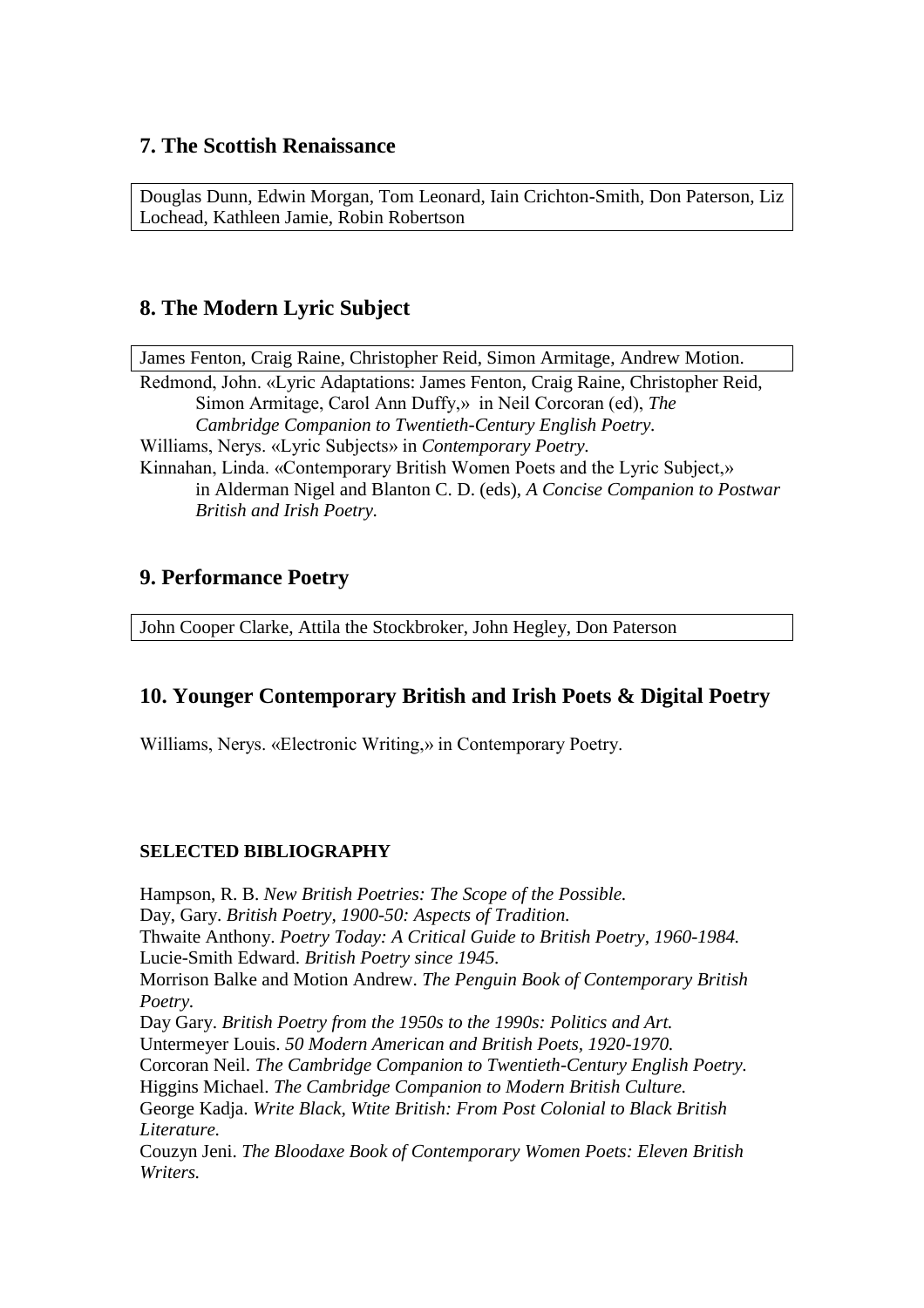Robinson, Peter. *The Oxford handbook of british and Irish War Poetry.* Stanford Donald. *British Poets, 1914-1945.* Ellmann Richard. *The Norton Anthology of Modern Poetry.* Beach Christopher. *Artifice & Indeterminacy: An Anthology of New Poetics.* Crotty Patrick. *Modern Irish Poetry: An Anthology.* MacBeth George and Ted Hughes. *Poetry: 1900 to 1965: An Anthology.* Cook, Jon. *Poetry in Theory: An Anthology, 1900-2000.* Kerrigan Catherine. *An Anthology of Scottish Women Poets.* Kac Eduardo. *Media Poetry: An International Anthology.* Messerli Douglas. *Language Poetries: An Anthology.* Huk Romana. *Assembling Alternatives: Reading Postmodern Poetries Transnationally.* Bernstein Charles. *Close Reading: Poetry and the Performed Word.* Glazier Loss Pequeno. *Digital Poetics: The Making of E-Poetries.*

#### **Anthologies**

Caddel, R. & P. Quartermain *Other: British and Irish Poetry since 1970* (Wesleyan UP, 1999). Conquest, R. *New Lines* (1956). Alvarez, A. *The New Poetry* (Penguin 1966). Paterson, D. & Ch, Simic. *New British Poetry*. (Graywolf Press 2004). Allnutt, G. et al. *The New British Poetry* (Paladin 1988). Edna Longley. *The Bloodaxe Book of 20th Century Poetry from Britain and Ireland* (Bloodaxe, 2000). Neil, A. *New Blood* (Bloodaxe 1999). Paterson, D. & Brown. *Don't Ask Me What I Mean: Modern Poets in Their Own Words* (Picador 2003). Muldoon, P. *Faber Book of Contemporary Irish Poetry* (Faber 1986). O'Brien, S. *The Firefox: Poetry in Britain and Ireland After 1945* (Picador 1998). Crawford & Armitage. *Penguin Book of Poetry from Britain and Ireland Since 1945* (Penguin 1998). Shapcott & Sweeney. *Emergency Kit: Poems for Strange Times* (Faber 1996). Keegan, P. *The New Penguin Book of English Verse* (Penguin 2001). Herbert, W. N. & M. Holls. *Strong Words: Modern Poets on Modern Poetry* (Bloodaxe 2000). Crawford, I. *New Penguin Book of English Verse* (Penguin 2000). Roberts, A. & J. Allison. *Poetry and Contemporary Culture* (Edinburgh UP 2002).

#### **General Criticism and Poetic Theory**

Corcoran, N. *English Poetry Since 1940* (Longman 1993). Thwaite, A. *Poetry Today: British Poetry 1960-84* (Longman 1984). Hollander, J. *Rhyme's Reason* (Yale UP 1981). *New Princeton Handbook of Poetic Terms*, ed. T.V.F Brogan (Princeton 1994). *Poetic Meter and Poetic Form,* P. Fussel (Random House 1979). *An Introduction to English Poetry,* J. Fenton (Viking/Penguin 2002).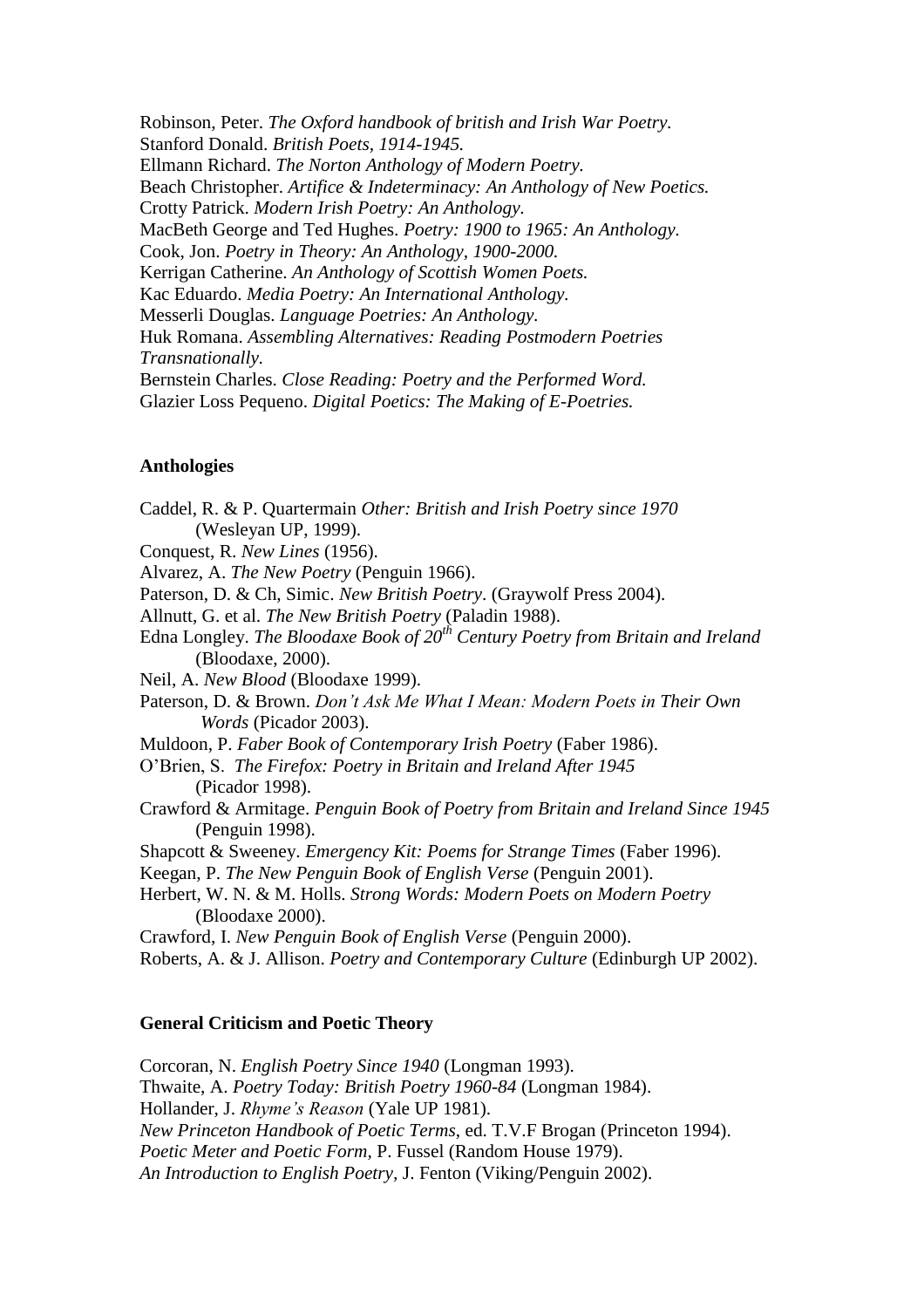- M. Strand, E. Boland *The Making of a Poem: A Norton Anthology of Poetic Forms* (Norton 2000).
- Quinn, A. *Figures of Speech: 60 Ways to Turn a Phrase* (Lawrence Erlbaum Associates 1995).
- John Cook, *Poetry in Theory: An Anthology 1900-2000* (Blackwell 2004).
- Attridge, D. *Meter and Meaning: Introduction to Rhythm in Poetry* (Routledge 2003).
- Allen Duncan, T. *Don't Start me Talking: Interviews with Contemporary Poets* (Salt 2008|).
- O'Brien, S. *The Deregulated Muse: Essays on Contemporary British and Irish Poetry* (Bloodaxe 1997).
- Fenton, J. *The Strength of Poetry* (Oxford 2001).
- Riley, D. *Poets on Writing: Britain 1970-91* (Palgrave 1992).
- Larrissey, A. *Reading Twentieth-Century Poetry: The Language of Gender and Objects* (Blackwell 1990).
- D. Rees-Jones, D. *Modern Women Poets* (Liverpool UP 2000).
- Reeve, N. H. & R. Kerridge *Nearly Too Much: Poetry of J. H. Prynne* (Liverpool UP 1996).
- Corcoran, N. *The Cambridge Companion to Twentieth-Century English Poetry* (Cambridge 2007).
- Roberts, N. *A Companion to Twentieth-Century Poetry,* (Blackwell 2003).
- Lennard, J. *The Poetry Handbook* (OUP 2005).
- Acheson, J. & R Hunk. *Contemporary British Poetry: Essays in Theory and Criticism* (State UP 1996).
- Armand, L. *Contemporary Poetics* (Northwestern Up 2006).
- Betram, V. *Gendering Poetry: Contemporary Poetry and Sexual Politics,* (Rivers Oram Press 2005).
- Brington, I. *Contemporary Potrey: Poets and Poetry since 1990* (Cambridge UP 2009).
- Caplan, D. *Questions of Possibility: Contemporary Poetry and Poetic Form,* (Oxford Up 2006).
- Dworkin, C. *The Consequence of Innovation: 21st Century Poetics* (Roof Books 2008).
- Glazier, L. *Digital Poetics: The Making of E-Poetries* (University of Alabama Press 2001).

Jeffries, L. *Contemporary Poems: Some Critical Approaches* (Doorstop Books 2001).

- Morrison, B. *The Movement,* (Oxford UP 1980).
- Berry, J. *The Language of Black Experience,* (Blackwell 1986).
- Corcoran N. *The Chosen Ground: Essays on the Contemporary Poetry of Northern Ireland* (Seren 1992).
- Day G. & Brian Docherty. *British Poetry from the 1950s to the 1990s: Politics and Art* (Macmillan 1997).

**Online Resources**